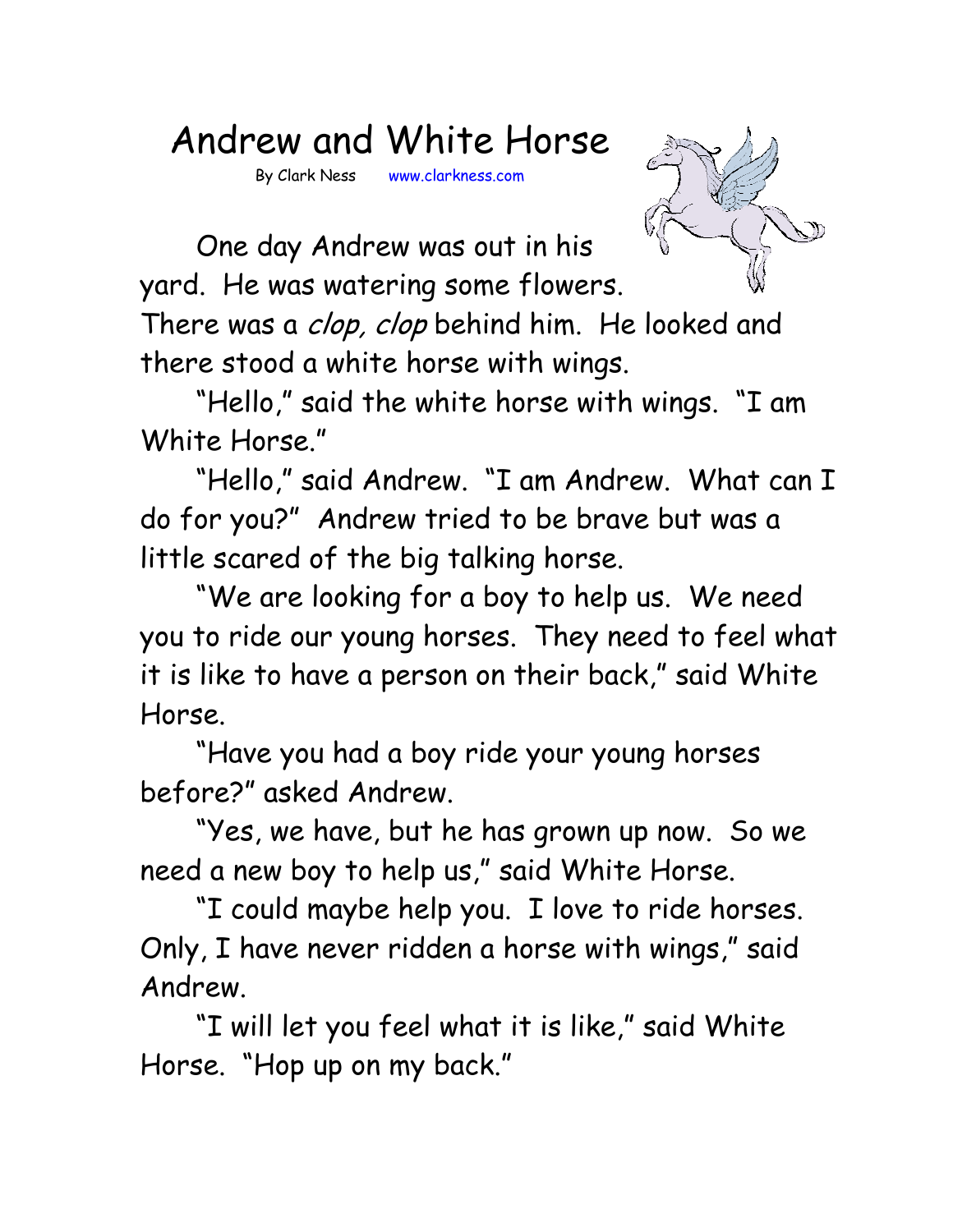Andrew hopped up on White Horse's back. The horse flapped his two huge wings, and they were off. Up, up, up into the sky they flew.

"This is grand," said Andrew. "You fly so well. I feel like I am floating across the sky."

"Yes, this is how the young horses should learn to fly with a person on their back," said White Horse. "Now let me take you back home."

White Horse landed back in Andrew's yard. Andrew jumped off the flying horse.

"Yes, I can help you teach your young horses," said Andrew. "Do we go now?"

"It is good that you will help us. Thank you, Andrew," said White Horse. "The young horses only fly at night in the moonlight. I will come and get you when you are dreaming. I must go now." White Horse flapped his huge wings and went up into the sky.

Andrew opened his eyes. He was lying in the shade of a big tree in his yard.

"I must have been dreaming," said Andrew. "But White Horse seemed so real."

He went into his home. That very night when he was asleep, White Horse came into his room and got Andrew. They flew to the land of flying horses.